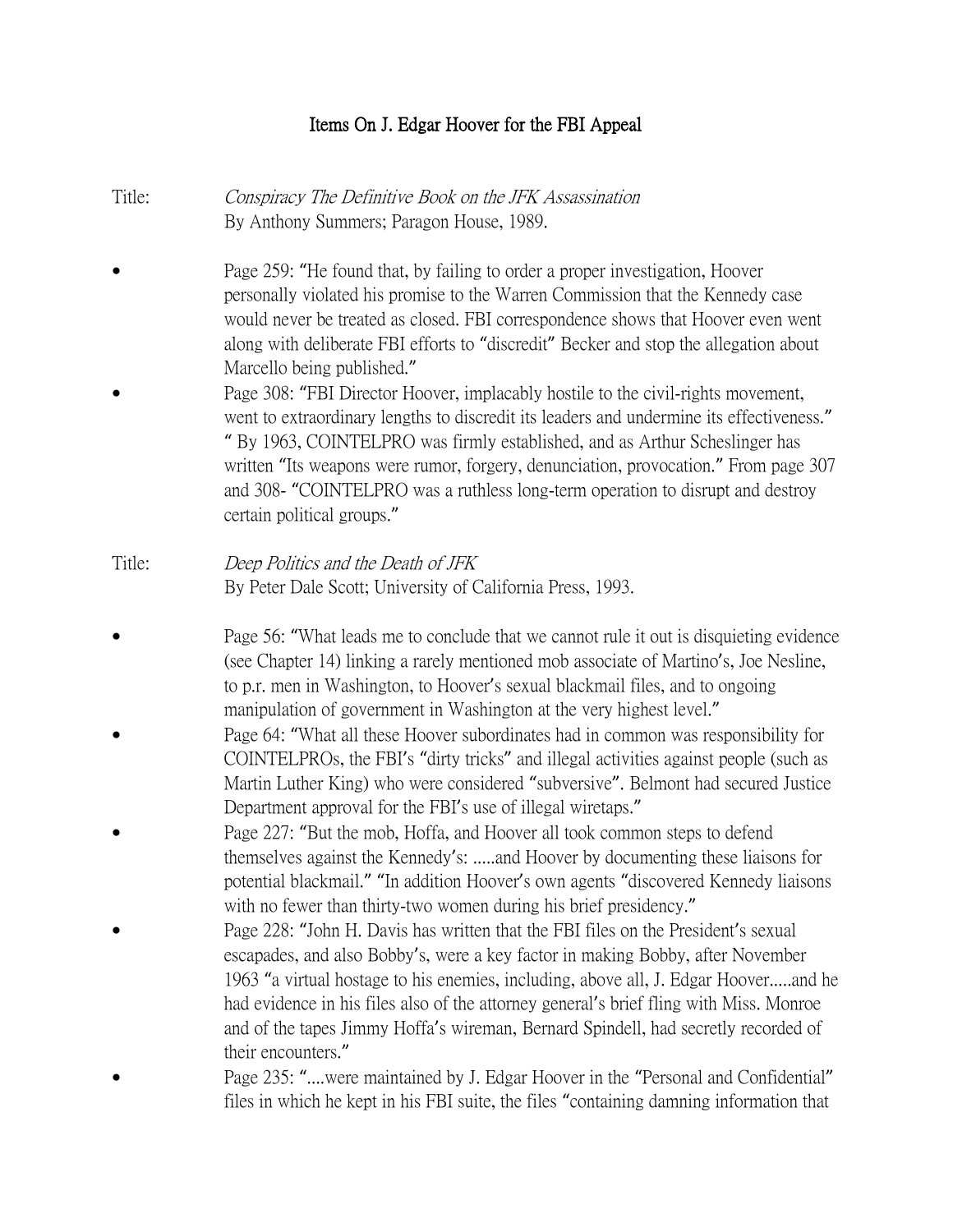gave the Director a lasting hold over many men of power--including the Kennedy brothers." "Of the remaining "Official and Confidential" (O&C) files from his office, many, even though censored, clearly contain information on the sexual activities of members of Congress and other prominent persons, including the Kennedys." Page 309: "A more common FBI COINTELPRO practice in this era was to deliberately create (in FBI language) "dissention" and "retaliatory action" and "reprisals" within and between black activist groups, with a focus on the Black Panther party. In response to Hoover's demands for "hard-hitting counter-intelligence measures aimed at crippling the BBP," false-flag letters and hate literature were disseminated, successfully provoking the murders of other leaders in shoot-outs between blacks which the Bureau, in its internal memos, took credit."

#### Title: Destiny Betrayed JFK, Cuba, and the Garrison Case By James Di Eugenio; Sheridan Square Press, 1992.

 Page 227: "J. Edgar Hoover had a deep antipathy toward the Commission. After the Report was released, "Hoover asked for all derogatory material on Warren Commission members and staff contained in FBI files"."

### Title: Bloody Treason The Assassination of John F. Kennedy By Noel Twyman; Laurel Publishing, 1997.

- Page 31: "The Kennedy brothers decided to end their affairs with her after it became apparent that it could bring down their administration, when it was first being manifested in news stories that were starting to leak the secret, and when the nation's bedroom spy, J. Edgar Hoover, let it be known to the Kennedy's that he had the goods on them concerning the affair of John Kennedy with Judith Campbell Exner."
- Page 32: "There is substantial evidence that the Mafia had tape-recordings of the bedroom scenes with Marilyn and Robert Kennedy, and we can rest assured that J. Edgar Hoover knew when and where it happened, and most of the steamy details."
- Page 512: "He mentioned he didn't know about Hoover's conflicts with John F. Kennedy. However, he did acknowledge that Hoover was investigating Kennedy, getting information on him about the "womanizing"." The "he" is Robert McNamara in conversation with the author.
- Page 579: "....for some years the control of Washington was consolidated in the sexual and other blackmail deposited in Hoover's personal files." Quote from Peter Dale Scott, Deep Politics and the Death of JFK.

# Items for Appeal, Material Obtained at LOC

J. Edgar Hoover, Sex, and Crime By Athan Theoharris: Ivan R. Dee Inc., Chicago; 1995.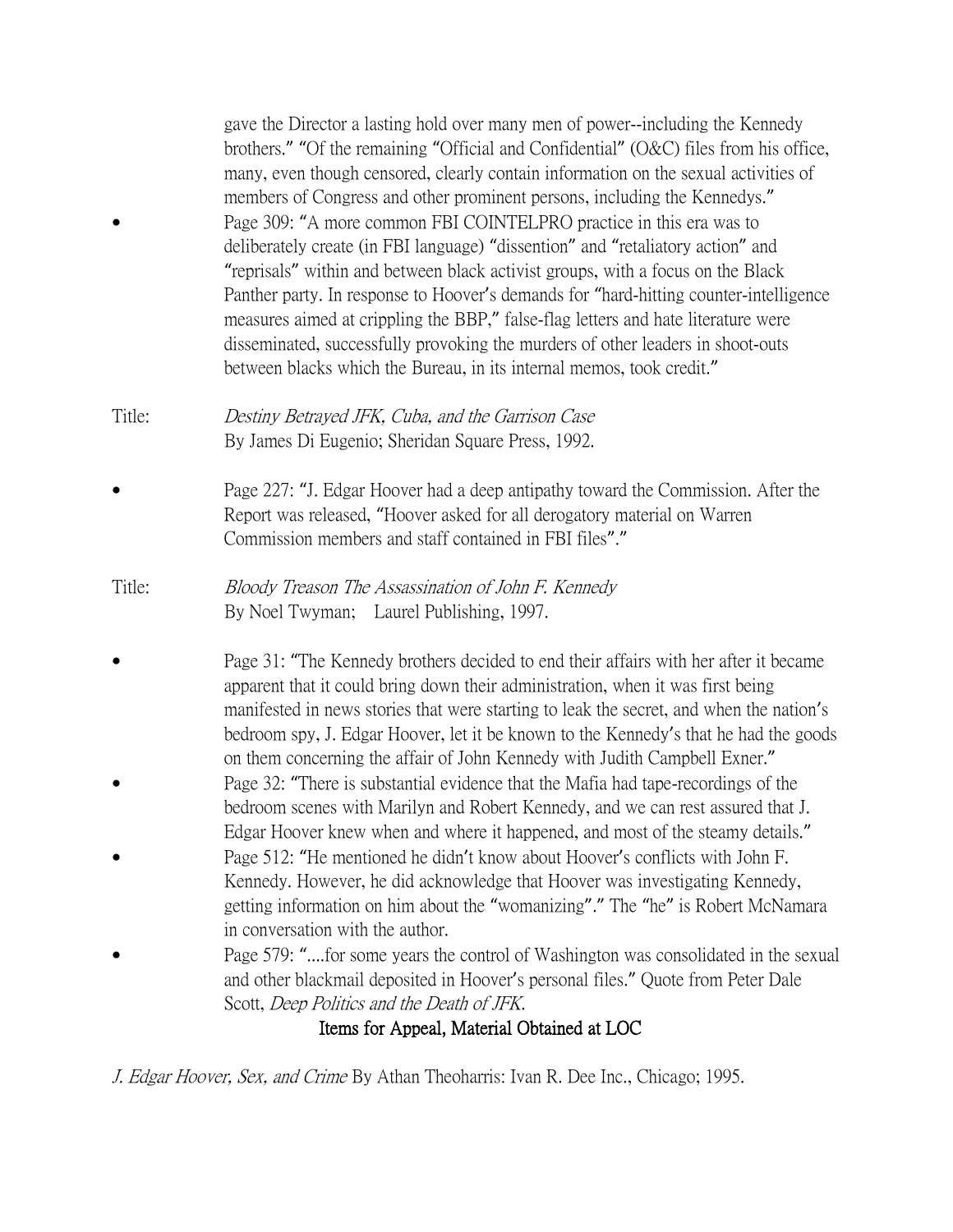Pg. 23-24: "In 1951, he had unilaterally instituted a Sex Deviates program to purge alleged homosexuals from any position in the federal government, from the lowliest clerk to the more powerful position of White House aide."

Pg. 140: "Unable to recruit informers, and reluctant to have FBI agents infiltrate crime syndicates, Hoover decided to employ the techniques that had proven successful in the FBI's war on "subversives"-- wiretaps, break-ins, and bugs."

Pg. 142: "For Hoover, break-ins, in contrast, posed quite different problems and opportunities. When Hoover decided in 1942 to use this technique regularly, the FBI director nonetheless conceded that break-ins were "clearly illegal". Thus he never sought to "obtain legal sanction" (i.e., the prior approval of the Attorney General) but instead devised a sophisticated system to minimize the risk of discovery of this illegal activity. SACs were required to obtain his (or a designated FBI Assistant director) prior approval and "completely justify the need for the use oft he technique and at the same time assure that is can be safely used without any danger or embarrassment to the Bureau." Written requests for such authority were to be captioned "Do Not File", ensuring that these communications were not indexed and filed in the FBI's official record system. Instead they were routed to non-recorded office files."

Pg. 143: "Break-ins permitted the FBI to acquire highly "secret and closely guarded material", such as financial records, correspondence, and subscription or membership lists."

Pg. 143-144: "Unable to break into the residence or meeting place of another crime leader, and on the understanding he spent "considerable time with his girlfriend", in May and then again in October 1958 FBI agents broke into her apartment and photocopied noted, letters, and other documents, and photographs."

Pg. 148: "Hoover's unilateral and effectively insubordinate decision nonetheless posed two quite different problems. Brownell's directive did not legalize such installations, and had been issued on the understanding that such uses would be confined to counterintelligence operations. Having decided unilaterally to bug organized-crime leaders, Hoover could neither advise the Attorney General that bugs had been installed during Top Hoodlum investigations nor report the intelligence that had been acquired."

Pg. 149: "FBI Assistant Director James Gale pointed out that of the 738 bugs installed between 1960 and 1966, FBI officials had informed senior Justice officials of only 158 of these installations." Pg. 153: "From 1936 Hoover for the most part abandoned law enforcement, preferring instead politics of crime based on the imperative need to monitor and contains "subversive activities". To achieve this, the FBI director willingly authorized illegal investigative techniques and used the acquired information to discredit radical activists through federal loyalty proceedings or the willing collaboration of conservatives in Congress and the media."

Pg. 157: "The catalysts tot his congressional interest were revelations first of President Nixon's political uses of the agencies and then of FBI and CIA programs violating privacy and First Amendment rights- notably that Hoover had maintained a secret office file containing derogatory information on prominent Americans. Congressional hearings and reports of 1975-1976 publicized the scope and illegality of Hoover's and harassment of political activists."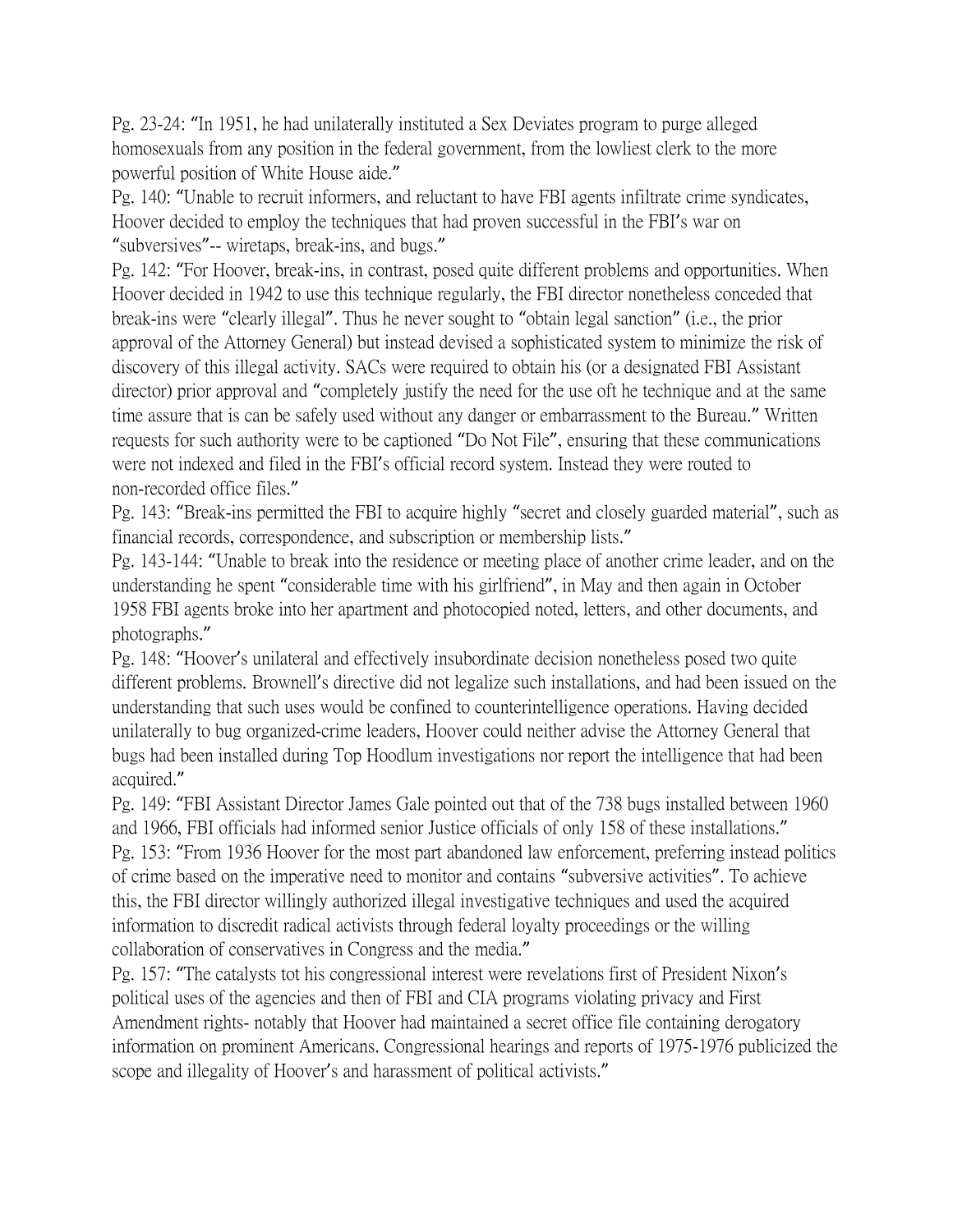Secrecy and Power The Life of J. Edgar Hoover By Richard Gid Powers: The Free Press, A Division of MacMillan, Inc., New York, 1987.

Pg. 265: "Hoover's belief that he had a deadly enemy in Eleanor [Roosevelt] may have been the reason he kept an explosive dossier on her among his O&C files. This was a report to Hoover from an FBI agent that the army's Counter Intelligence Corps. (CIC) claimed to have planted a microphone in a Chicago hotel room through which they secured evidence that Mrs. Roosevelt and her friend Joseph Lash had "engaged in sexual intercourse during their stay in the hotel room."

#### Policy Review, no. 18 Fall 1981: 113-132 By David Martin

pg. 113: "COINTELPRO lasted from 1956 to 1971 and, covering different periods of time, targeted the Communist Party USA, the KKK, the domestic Nazi's and other White hate groups, Black extremist organizations, the Trotskyite Socialist Workers Party, the radical core of the New Left, and certain espionage operations and hostile foreign based intelligence services. It was an activist program which involved not only the gathering of intelligence, but also infiltration plus a variety of stratagems aimed at the disruption and exposure of targeted organizations and the "neutralization" of targeted individuals-that is, rendering the politically ineffective."

Pg. 114: Quote from Volume 2 of the Church Committee: "In its COINTELPRO program, the FBI went beyond excessive information gathering and dissemination, to the use of secret tactics, designed to "disrupt" and "neutralize" domestic intelligence targets..."

## Hoover and the Un-American The FBI, HUAC, and the Red Menace By Kenneth O'Reilly, Temple University Press: Philadelphia, 1983.

Pg. 189: "FBI loyalty investigations were, in toto, purposeful attempts to undercover derogatory information- particularly if the suspect was the subject of a HUAC investigation. And FBI files were routinely searched for derogatory information, which could be forwarded to the press or used to identify discreet newspapermen and public opinion leaders."

Pg. 206: "The Bureau had long been in the intelligence laundry business- using HUAC as conduit for the future dissemination of political intelligence from its classified files."

### The Bureau My Thirty years in Hoover*'*s FBI by William C. Sullivan W.W. Nortona and Company: New York, 1979.

Pg.50: "Hoover was always gathering damaging material on President Kennedy, which the president, with his active social life, seemed more than willing to provide. We never put any technical surveillance on Kennedy, but whatever came up was automatically funneled directly to J. Edgar Hoover. I was sure he was saving everything he had on President Kennedy, and on Martin L. King Jr. too until he could unload it all and destroy them both."

Pg.85: "I remember that the FBI helped to defeat Governor Sawyer of Nevada by giving some damaging information on Sawyer to his opponent, who saw to it that the stories made the local papers. What sin in had Sawyer committed? He hadn't cooperated with one of Hoover's investigations." Pg.137-138: "Hoover believed that King was a Communist, though, and he went after him with his biggest guns. No one, not he Kennedy;s and certainly not anyone at the Bureau, could stop the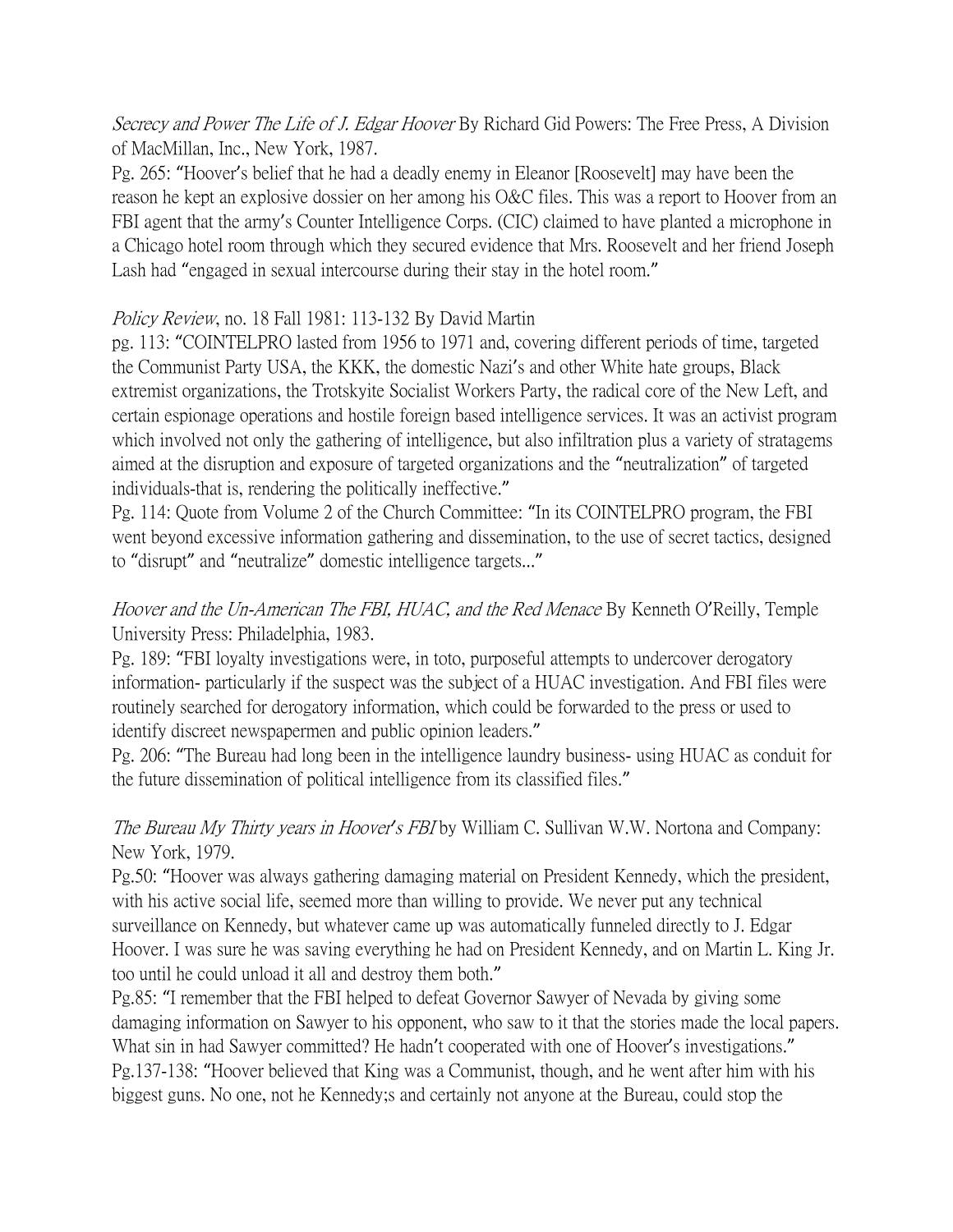surveillance and harassment to which King was subjected until his death in 1968. It was a classics confrontation: Hoover vs. Communism, blacks, and social changes, and Hoover gave it everything he had, which in his case was considerable."

Pg.140: "We were on him night and day. Because of this constant surveillance, we got every aspect of King's life on tape, including his love lief. Hoover had always been fascinated by pornography, and if any of that came to the Bureau during the course of an investigation was kept from him, he'd raise hell."

From the Secret Files of J. Edgar Hoover Edited with Commentary by Athan Theoharris. Ivan R. Dee Publisher: Chicago 1991, 1993.

Pg.6: "They documented, for example, Hoover's interest in derogatory information on prominent Americans (such as Eleanor Roosevelt and John Kennedy), his willingness to authorize illegal investigative techniques, and his obsessive efforts to retain the FBI directorship and to discredit his critics."

Pg.87: "His interest in the activities of Martin Luther King Jr., was not atypical, except perhaps the desire to obtain compromising personal information."

Pg.199-200: " In fact, even before the request Hoover had accumulated the kind of noncriminal but derogatory information that Nixon wanted. This information served no legitimate law-enforcement purpose but enabled the person who had it to influence public opinion and advance special political objectives."

Pg.283: "More revealing of Hoover's interest in acquiring information which could serve his own bureaucratic and political interests, the FBI collected and maintained information alleging that Stevenson was a homosexual. (Indeed, Stevenson earned a place in the separately maintained "Sex Deviate" card file, a ready reference at FBI headquarters.) Hoover's interest in such information was no exceptional. In his secret office files, as we have seen, he retained information documenting the sexual indiscretions of prominent national leaders, including President Kennedy, Eleanor Roosevelt, Dwight Eisenhower, and various members of Congress (whose names the FBI had withheld)." Pg.293-294: "The number of names in the FBI's sex deviate card file and the scope of its dissemination efforts cannot determine because in 1977 FBI officials purposefully destroyed the three files at FBI headquarters which contained reports on alleged homosexuals and the operation oft his program: 94-4-980 (Sex Degenerates and Sex Offenders), 105-34974 (Sex Offenders Foreign Counterintelligence), and 105-12189 (Sex Perverts in Government Service). These files were massive-99.5 cubic feet and approximately 300,000 pages- and contained all indexed reports of alleged homosexuality submitted between 1937 and 1977."

The New York Times; January 22, 1975 pg. 14: "FBI Chief Says Bureau Keeps Files on Congressmen" By Alan Ripley

"The subject is much larger than the FBI's maintaining files on members of Congress," Mr. Edwards said in a prepared statement "No Americans personal or political life is the concern of a Government agency. Every presumption must be in favor of constitutionally guaranteed privacy. Unless there is evidence of a criminal law violation, the FBI may not maintain records on private or public persons."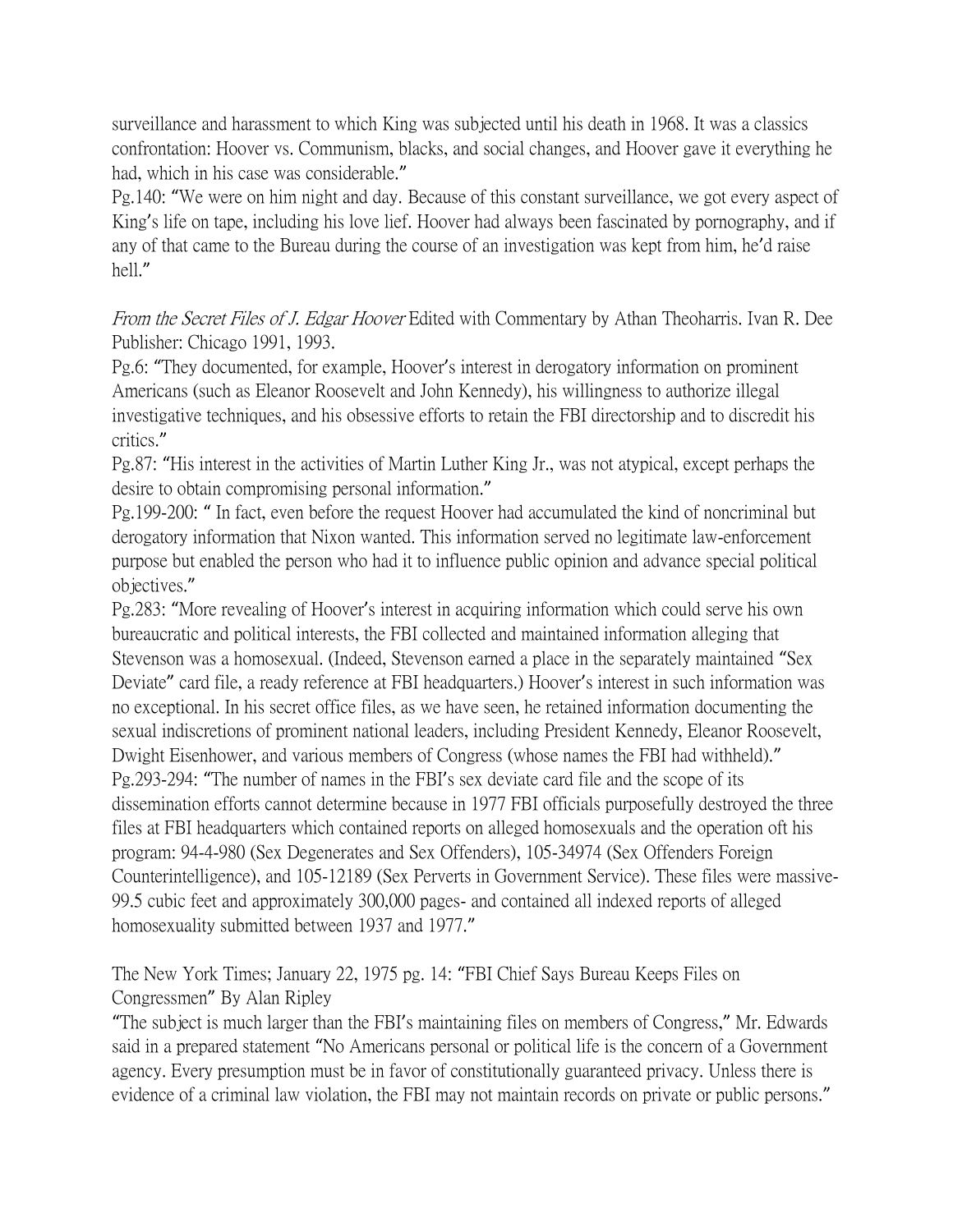The New York Times; January 1, 1977 pg. 13: "FBI, In Worst Crisis Ever, Looking to Next Director to Press Reforms" By John M. Crewdson

"The bureau has been badly stung by disclosures that Hoover, its late and longtime director, misused his authority in a variety of ways and countenanced practices by his agents that the Senate Select Committee on Intelligence Activities characterized as "unworthy of democracy and occasionally reminiscent of the tactics of totalitarian regimes."

The New York Times; December 2, 1975 "Secretary Says She Destroyed Hoover's Letter on His Orders" (UPI)

"Mr. Sullivan, reportedly forced out of the bureau by Mr, Hoover int he early 1970's, said the late director's filing system another FBI's files were "a bucket of worms." He said he had seen some of Mr. Hoover's files and 'they were just loaded'."

The New York Times; December 2, 1975 "Files and Whispers" Editorial, Author not Stated "The testimony of Attorney General Edward Levi definitively confirms some of the worst stories that have circulated for years about the late J. Edgar Hoover's role as director of the Federal Bureau of Investigation. Mr. Hoover did keep secret files about Congressmen, Government officials and other citizens; he did disseminate derogatory information- and Presidents of both parties did misuse the bureau."

The Washington Post; August 8, 1976 pg.1: "A Thirty Eight Year Probe of Marxist Group Backfires on FBI" By Warren Brown

"The suit has led to the public disclosure of documents showing that the FBI burglarized the homes and offices of political dissenters between 1972 and 1973, at least six years after such burglaries supposedly were halted by the bureau."

The Washington Post; November 24, 1976 pg.1, 8; "Hoover's Files Focus on Sex Scandals" By John M. Goshko

"The Justice Department raised the curtain s little bit on the secret files of J. Edgar Hoover yesterday and offered an obscured but revealing glimpse into the mind of the late FBI director. Heavily censored summaries of Hoover's "official and confidential" files made public yesterday reveal that he was a voracious collector of rumors about the sexual escapades and problems of prominent Washington personalities."

House Hearing, 94th Congress, First Session December 1, 1975. Inquiry Into the Destruction of Former FBI Director J. E. Hoover's Files and Recordkeeper

Pg. 1: "The fears and suspicions about illegal FBI activity directed against individuals and groups exercising their First Amendment rights have been found to be justified, even conservative, compared to the reality of FBI misbehavior in the past thirty years. It is important that we document these abuses, but it is even more important that we begin to probe and understand why and how an